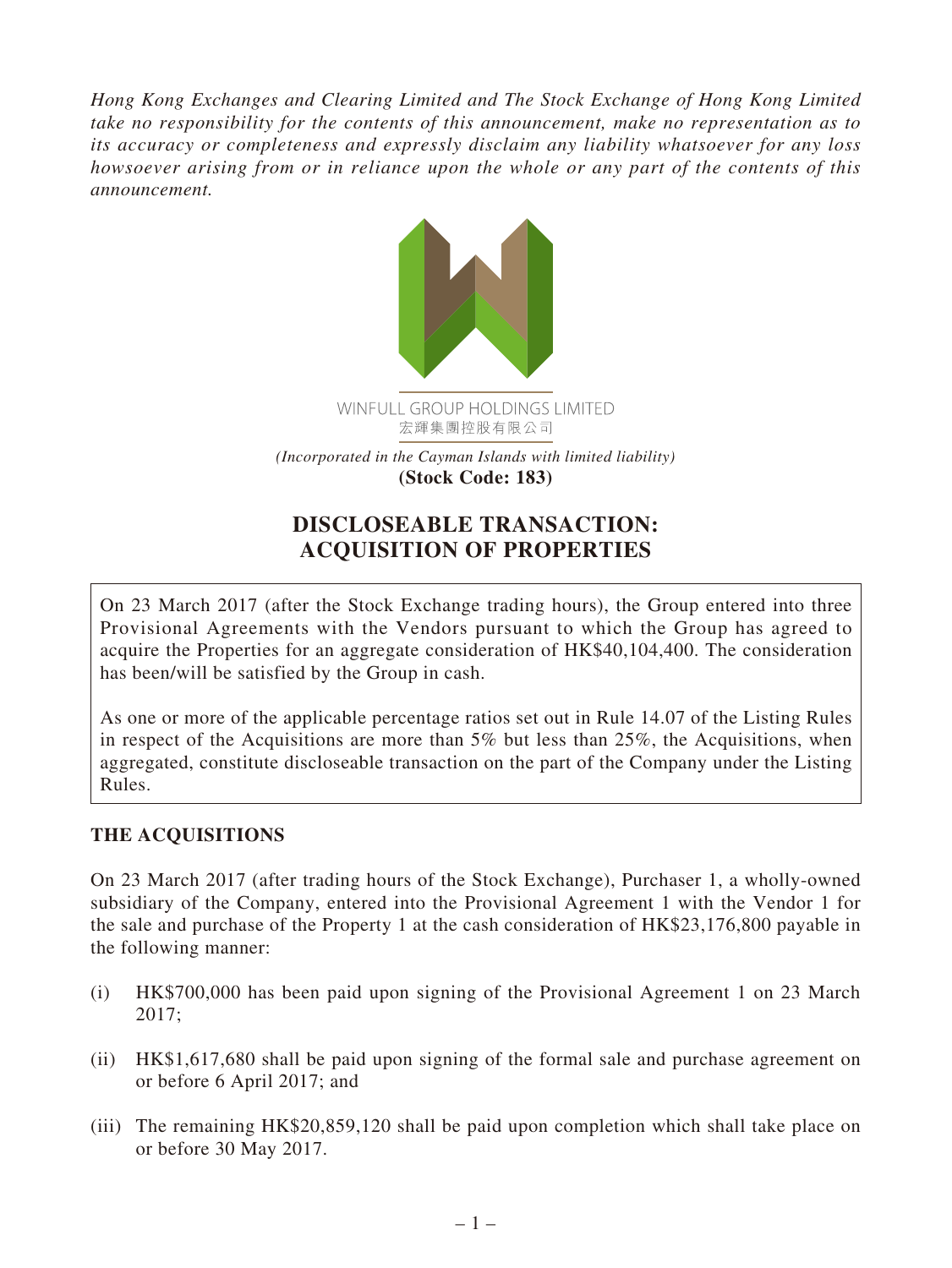On 23 March 2017 (after trading hours of the Stock Exchange), Purchaser 2, a wholly-owned subsidiary of the Company, entered into the Provisional Agreement 2 with the Vendor 2 for the sale and purchase of the Property 2 at the cash consideration of HK\$13,127,600 payable in the following manner:

- (i) HK\$500,000 has been paid upon signing of the Provisional Agreement 2 on 23 March 2017;
- (ii) HK\$812,760 shall be paid upon signing of the formal sale and purchase agreement on or before 6 April 2017; and
- (iii) The remaining HK\$11,814,840 shall be paid upon completion which shall take place on or before 30 May 2017.

On 23 March 2017 (after trading hours of the Stock Exchange), Purchaser 3, a wholly-owned subsidiary of the Company, entered into the Provisional Agreement 3 with the Vendor 1 for the sale and purchase of the Property 3 at the cash consideration of HK\$3,800,000 payable in the following manner:

- (i) HK\$200,000 has been paid upon signing of the Provisional Agreement 3 on 23 March 2017;
- (ii) HK\$180,000 shall be paid upon signing of the formal sale and purchase agreement on or before 6 April 2017; and
- (iii) The remaining HK\$3,420,000 shall be paid upon completion which shall take place on or before 30 May 2017.

The aggregate consideration for the Acquisitions is HK\$40,104,400 which was arrived at after arm's length negotiations between the parties to the Provisional Agreements through estate agent and has been/will be satisfied by internal resources of the Group.

To the best knowledge, information and belief of the Directors after having made all reasonable enquiries, the Vendors and their respective associates (as defined under the Listing Rules) are third parties independent of and not connected with the Company and any of its connected persons within the meaning of the Listing Rules. The Vendors confirm that they and their associates (as defined under the Listing Rules) do not hold any Shares or equity interests, whether directly or indirectly, in the Share capital of the Company.

To the best information, knowledge and belief of the Directors, the Property 1 and Property 2 were leased by the Vendors and the total rental income derived from these two Properties in the two financial years immediately preceding the date of the Provisional Agreement 1 and Provisional Agreement 2 amounted to approximately HK\$913,000 and HK\$933,000 for the two years ended 30 June 2015 and 2016 respectively. The after tax income (assuming a profit tax rate of 16.5% and without any expenses) derived from Property 1 and Property 2 would be amounted to approximately HK\$762,000 and HK\$779,000 for the two years ended 30 June 2015 and 2016 respectively.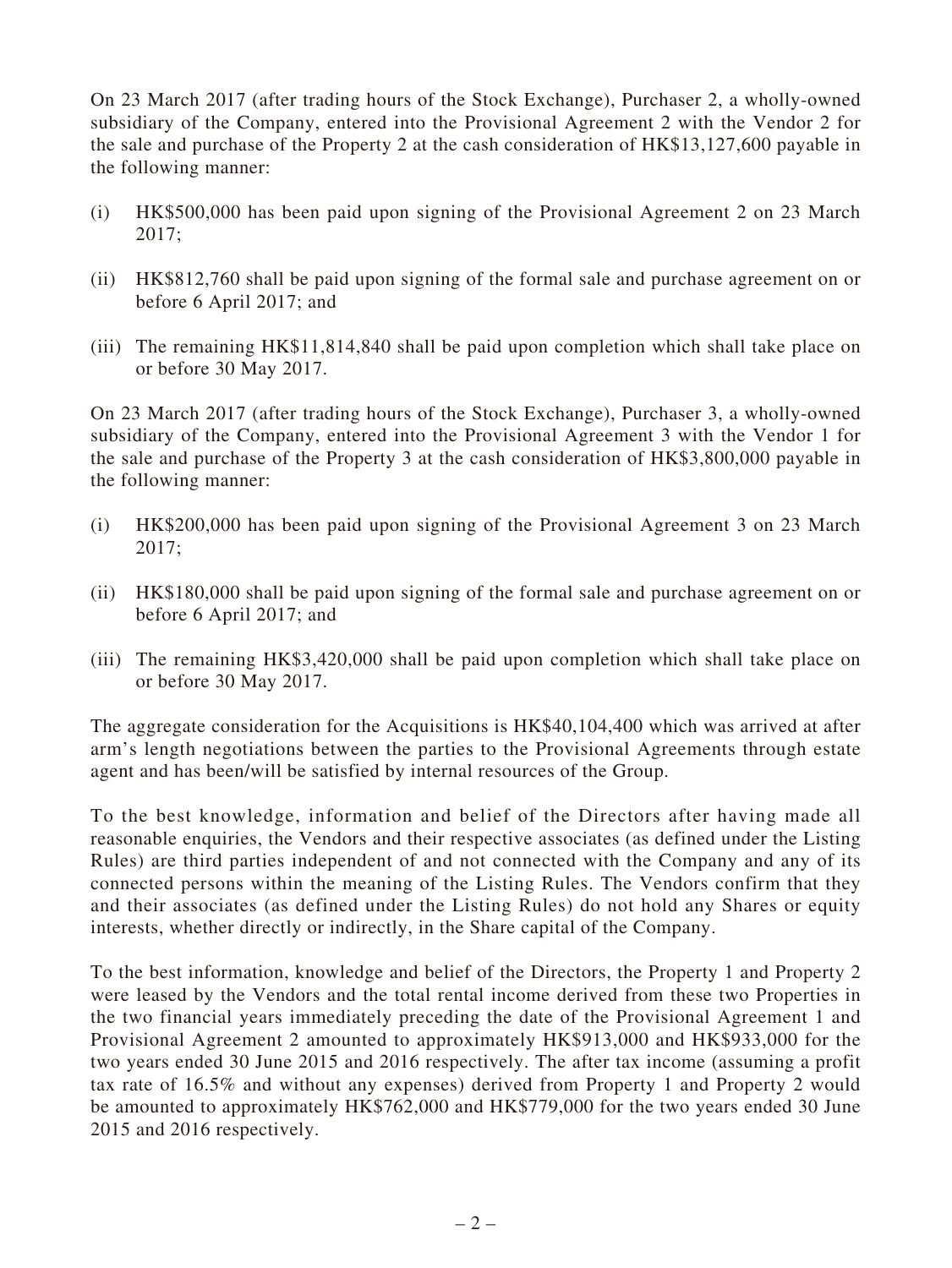To the best information, knowledge and belief of the Directors, the Property 3 has not been leased by the Vendor 1 before and hence no income has been derived from the Property 3 in the two financial years immediately preceding the date of the Provisional Agreement 3.

Pursuant to the terms of the Provisional Agreements, the sale and purchase of Property 1 and Property 2 shall be completed simultaneously.

## **REASONS FOR THE ACQUISITIONS**

The Group is principally engaged in property investment and trading, property development and provision of renovation services.

The Directors are optimistic about the prospect of the Hong Kong office market. The Directors considered that the Acquisition represents an investment opportunity in Hong Kong office market and the Group will benefit from the long term appreciation of the price in commercial offices in Hong Kong.

The Properties are situated in an office building in Hong Kong's prime commercial district, the total gross area of Property 1 and Property 2 is about 2,453 square feet. After Completion, the Board intends to lease out the Properties which will provide future stable income for the Group. The terms of the Provisional Agreements were determined on normal commercial terms through arm's length negotiation with the parties. The Directors consider the terms of the Provisional Agreements (including the consideration) are fair and reasonable and in the interest of the Company and the Shareholders as a whole.

## **LISTING RULES IMPLICATION**

As one or more of the applicable percentage ratios set out in Rule 14.07 of the Listing Rules in respect of the Acquisitions are more than 5% but less than 25%, the Acquisitions, when aggregated, constitute discloseable transaction on the part of the Company under the Listing Rules.

## **DEFINITIONS**

In this announcement, the following expressions have the meanings set out below unless the context requires otherwise.

| "Acquisitions" | the proposed acquisitions of the Properties by the Purchasers<br>pursuant to the Provisional Agreements                                                                              |
|----------------|--------------------------------------------------------------------------------------------------------------------------------------------------------------------------------------|
| "Board"        | board of Directors                                                                                                                                                                   |
| "Company"      | Winfull Group Holdings Limited, a company incorporated in<br>the Cayman Islands with limited liability and whose issued<br>Shares are listed on the main board of the Stock Exchange |
| "Completion"   | the completion of the Acquisitions in accordance with the<br>terms and conditions of the Provisional Agreements                                                                      |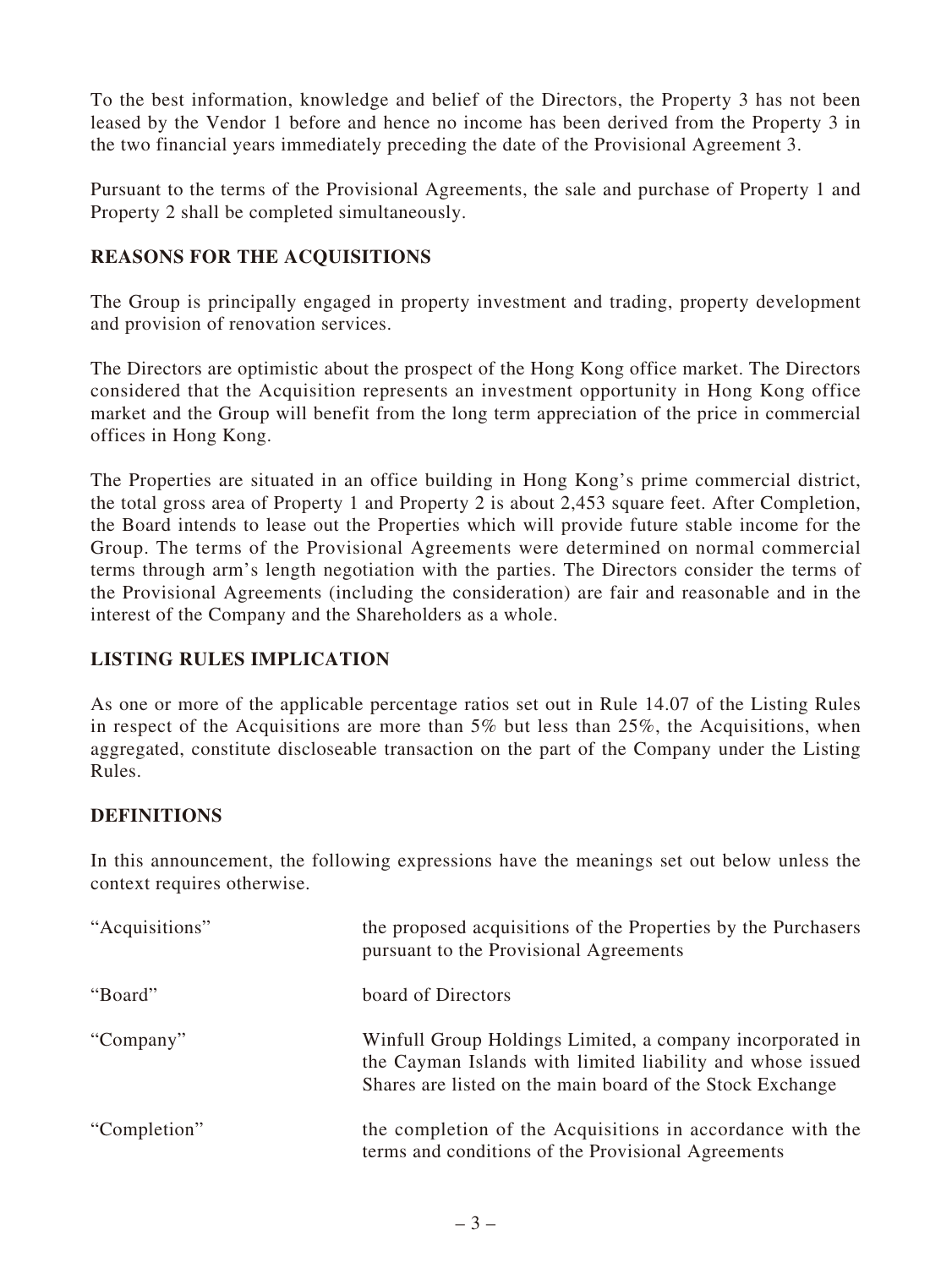| "Directors"               | the directors of the Company                                                                                                                                                 |
|---------------------------|------------------------------------------------------------------------------------------------------------------------------------------------------------------------------|
| "Group"                   | the Company and its subsidiaries                                                                                                                                             |
| "Hong Kong"               | the Hong Kong Special Administrative Region of the<br>People's Republic of China                                                                                             |
| "Listing Rules"           | the Rules Governing the Listing of Securities on the Stock<br>Exchange                                                                                                       |
| "Properties"              | collectively, Property 1, Property 2 and Property 3                                                                                                                          |
| "Property 1"              | Office 1 on 29th Floor, Universal Trade Centre, No. 3<br>Arbuthnot Road, Hong Kong                                                                                           |
| "Property 2"              | Office 2 on 29th Floor, Universal Trade Centre, No. 3<br>Arbuthnot Road, Hong Kong                                                                                           |
| "Property 3"              | Carpark 6 on 2nd Floor, Universal Trade Centre, No. 3<br>Arbuthnot Road, Hong Kong                                                                                           |
| "Provisional Agreement 1" | the provisional sale and purchase agreement dated 23 March<br>2017 and entered into between the Purchaser 1 and the<br>Vendor 1 in relation to the acquisition of Property 1 |
| "Provisional Agreement 2" | the provisional sale and purchase agreement dated 23 March<br>2017 and entered into between the Purchaser 2 and the<br>Vendor 2 in relation to the acquisition of Property 2 |
| "Provisional Agreement 3" | the provisional sale and purchase agreement dated 23 March<br>2017 and entered into between the Purchaser 3 and the<br>Vendor 1 in relation to the acquisition of Property 3 |
| "Provisional Agreements"  | collectively, Provisional Agreement 1, Provisional<br>Agreement 2 and Provisional Agreement 3                                                                                |
| "Purchaser 1"             | Sonic Returns Limited, a company incorporated in the<br>British Virgin Islands with limited liability and a wholly-<br>owned subsidiary of the Company                       |
| "Purchaser 2"             | Enviro Global Limited, a company incorporated in the<br>British Virgin Islands with limited liability and a wholly-<br>owned subsidiary of the Company                       |
| "Purchaser 3"             | Double Achiever Limited, a company incorporated in the<br>British Virgin Islands with limited liability and a wholly-<br>owned subsidiary of the Company                     |